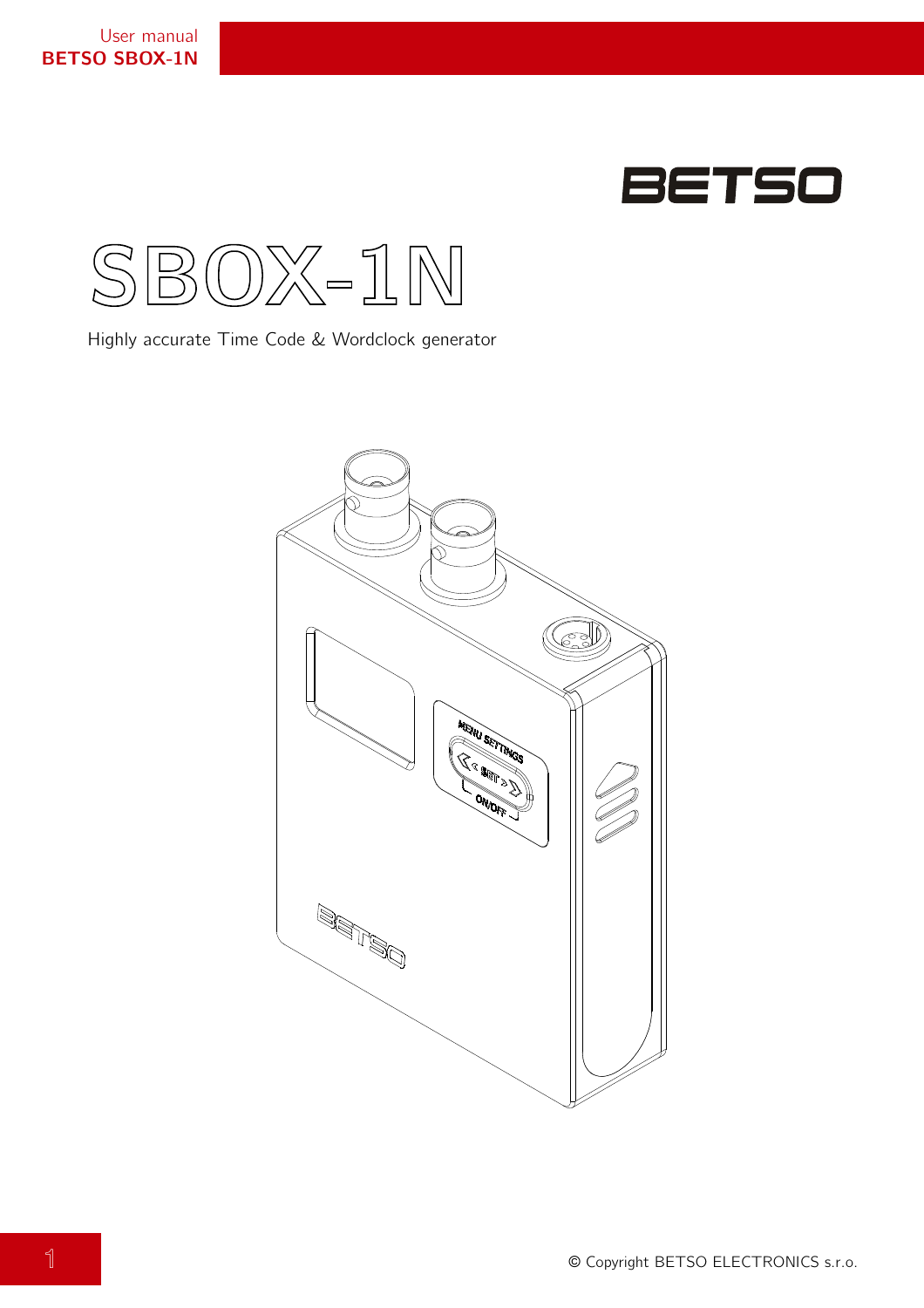## **Contents**

| 8.8 Auto on - setting of automatic power on when TC source is connected9 |  |
|--------------------------------------------------------------------------|--|
|                                                                          |  |
| 8.10 Cross jamming - jamming SBOX-1N with different TC frame rate10      |  |
|                                                                          |  |
| 8.12 OLED power save mode - setting of OLED power save function11        |  |
| 8.13 Display orientation - setting of OLED display orientation11         |  |
| 8.14 GPS time TC - generation time code with UTC time of GPS signal11    |  |
| 8.15 GPS calibration - calibration of internal TCXO using GPS module12   |  |
|                                                                          |  |
|                                                                          |  |
|                                                                          |  |
|                                                                          |  |
|                                                                          |  |
|                                                                          |  |
|                                                                          |  |
|                                                                          |  |
|                                                                          |  |

## **Used symbols**



Indicates text that has only informative character. If you overlook this information, it can't result in product damage by it's mishandling.



Indicates text that has important instruction character. If you overlook this information, it may result in product damage.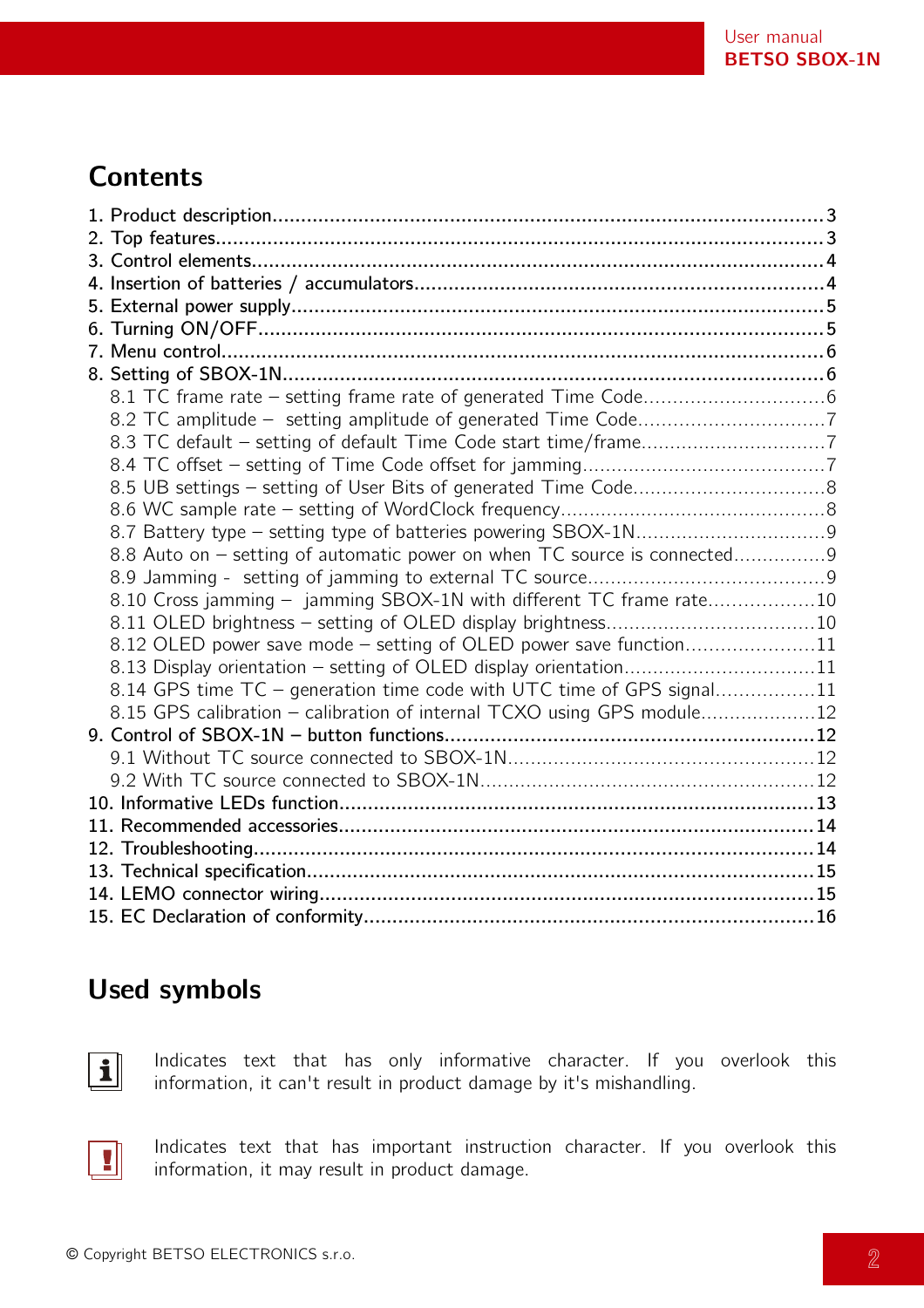Thank you for purchasing BETSO product!

Please pay sufficient attention to the following user manual of your new product BETSO. Following these instructions, you will avoid the possible damages of your new device and at the same time, they will be presented to you all the available features that allow you to take advantage of the potential of the product.

For the latest information about our products BETSO please contact your local distributor or visit our website http://www.betso.eu.

## **1. Product description**

BETSO SBOX-1N is a highly accurate time code and wordclock generator for ENG/EFP or studio usage. Using high precise TCXO and special algorithms for generating and jamming of time code, we are able to offer very low drift during shooting day. Because of OLED display and three buttons, it is really easy to set all functions and control status of product. Menu setting is very intuitive and even without reading this manual user is able to set all functions easily. Its very small dimensions and weight is also important benefit of SBOX-1N.

## **2. Top features**

- generates all frame rates (23.976 fps 30 fps) drop frame and non drop frame SMPTE TC formats includes its 0.2 and 2 multiples (12.5 fps, 15 fps, 50 fps, etc.)
- precise mechanic construction from anodized aluminium alloy
- bidirectional BNC connector for timecode input (if WC is turned OFF) and WC output
- optional displaying of time code / user bits
- 3 levels of display brightness
- intuitive control with quick, menu based setting of all advanced functions
- low consumption allowing operating time up to 50 hours in active operation
- advanced monitoring of batteries level with signalization of discharged batteries
- Power Saving function which allows to turn off OLED display after selectable time of last button pushing
- TC hold function (not hold of generating TC) allowing reading of display without speedy changes of TC
- Automatic ON & JAM function, which allows to turn on and JAM simultaneously without need to turn SBOX-1N on first
- Variable powering using 2x AA batteries/accu or external power 0.9 3V DC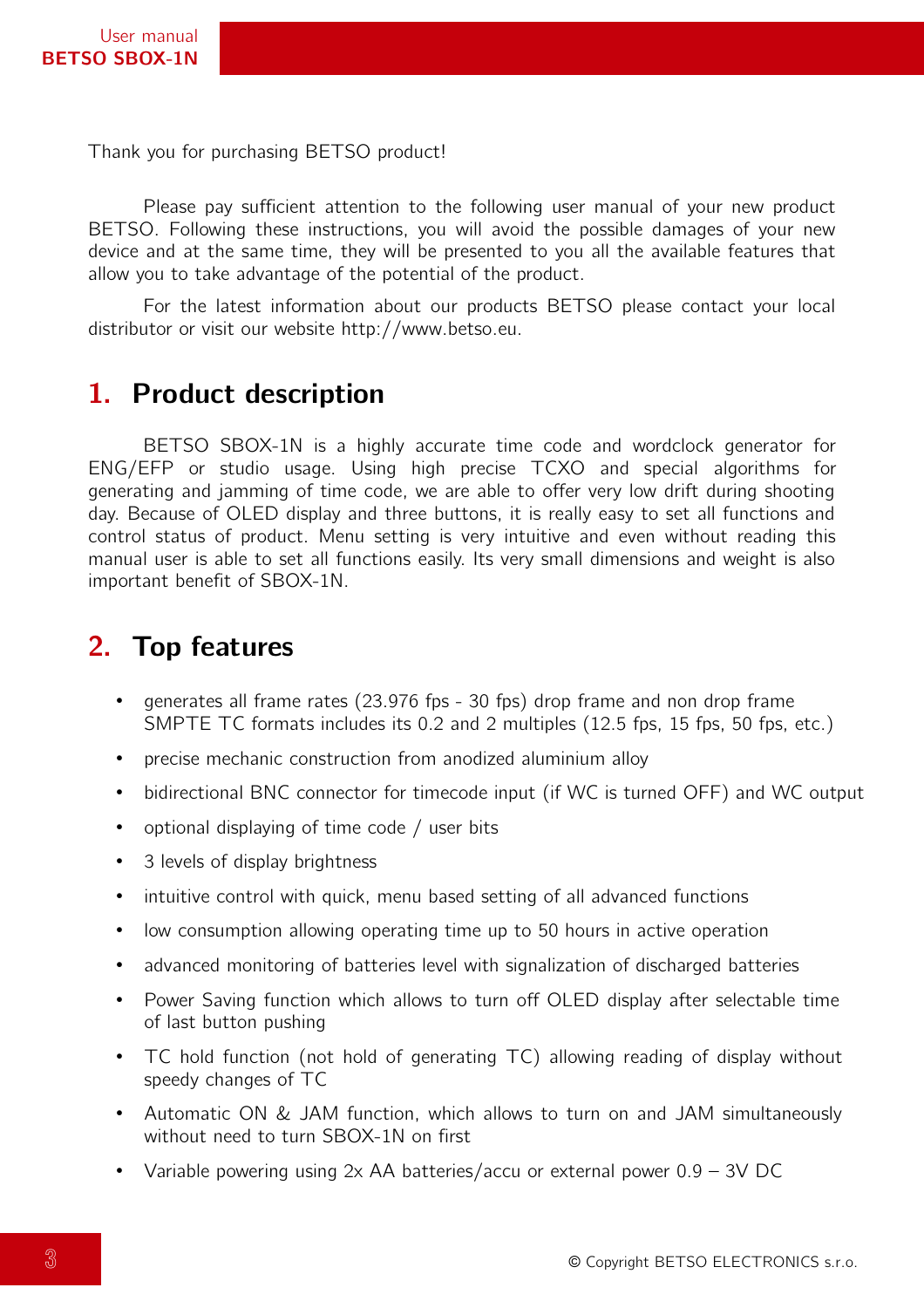# **3. Control elements**



- **1.** OLED displey
- 2. Button "LEFT"
- 3. Button "SET"
- 4. Button "RIGHT"
- **5.** LEMO 5-pin connector
- **6.** BNC connector for TC output
- **7.** BNC connector for TC input and WC output
- **8.** Two informative LEDs
- **9.** Battery door

## **4. Insertion of batteries / accumulators**

To power SBOX-1N insert two AA alkaline/lithium cell or accumulators. After checking right polarity of inserted batteries according to back side label, close the door.



SBOX-1N is protected against destruction by inserting battery pack with wrong polarity.



**Warning:** Never insert the batteries if you use the external power supply. It may result in the damage of the device and rapid battery discharge!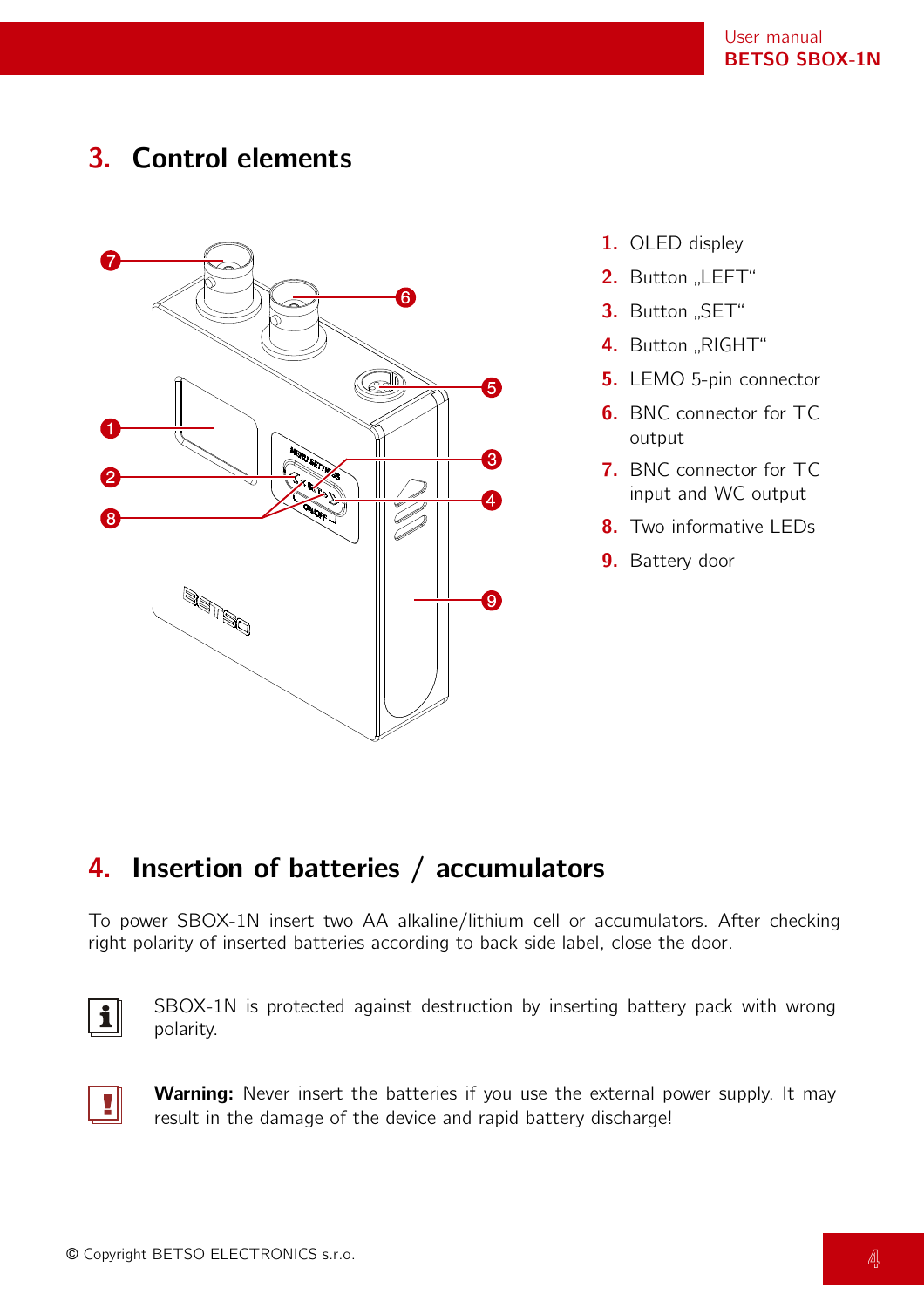## **5. External power supply**

External power supply 0.9 - 3V DC is possible to connect using a special cable connected to the input LEMO connector, which connection is shown below.



- **1.** GND
- **2.** TC input
- **3.** GPS input
- **4.** External power 0.9V 3V DC
- **5.** TC output



 $\blacksquare$ 

**Warning:** Never insert the batteries if you use the external power supply. It may result in the damage of the device and rapid battery discharge!

**Warning:** Never connect the external power with the voltage higher than 3V. It would cause serious damage of the device.

# **6. Turning ON/OFF**

| Turning device ON  | long simultaneous pressing LEFT and RIGHT buttons |
|--------------------|---------------------------------------------------|
| Turning device OFF | long simultaneous pressing LEFT and RIGHT buttons |

After turning ON of SBOX-1N, there will be BETSO logo and after that, it starts to generate TC immediately according to previous setting in the menu.



If jamming is enabled and there is an external TC source connected to SBOX-1N, it starts to jam immediately.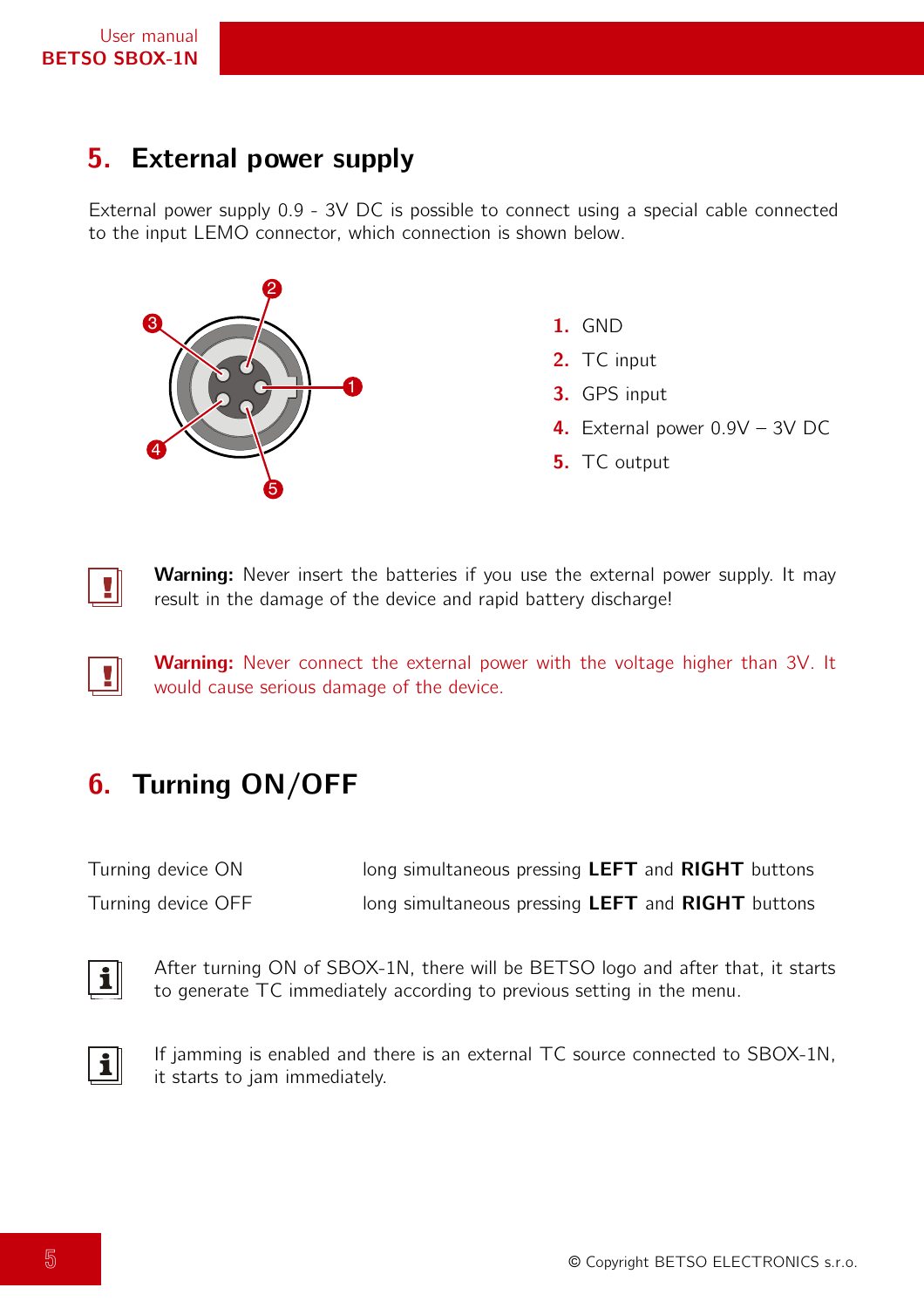# <span id="page-5-0"></span>**7. Menu control**

| Enter the menu    | long press of <b>SET</b> button              |
|-------------------|----------------------------------------------|
| Exit the menu     | long press of <b>SET</b> button in main menu |
| Move up           | short press of LEFT button                   |
| Move down         | short press of RIGHT button                  |
| Enter the setting | short press of <b>SET</b> button             |
| Change setting    | short press of LEFT / RIGHT button           |
| Save setting      | short press of <b>SET</b> button             |



 $\mathbf{i}$ 

After exitting of the menu, all changes are saved and set.

If there were made changes of TC parameters (Frame rate, UB,..) and SBOX-1N is in master mode, it will start to generate "new" TC according to new settings.

## **8. Setting of SBOX-1N**

Menu control is described in previous chapter [7](#page-5-0) [Menu control.](#page-5-0)

#### **8.1 TC frame rate** – setting frame rate of generated Time Code

menu / TC frame rate

This function allows to set different frame rate of generated time code. When cross jamming is enabled, this frame rate will be used after jamming. SBOX-1N can generate any type of time code including 0.5 and 2.0 multiples of standard frame rates.

| Standard rate TC:             | 30, 30DF, 29.97, 29.97DF, 25, 24, 23.976     |
|-------------------------------|----------------------------------------------|
| $2x$ multiplied rate $TC$ :   | 60, 60DF, 59.54, 59.54DF, 50, 48, 47.952     |
| $0.5x$ multiplied rate $TC$ : | 15, 15DF, 14.985, 14.985DF, 12.5, 12, 11.988 |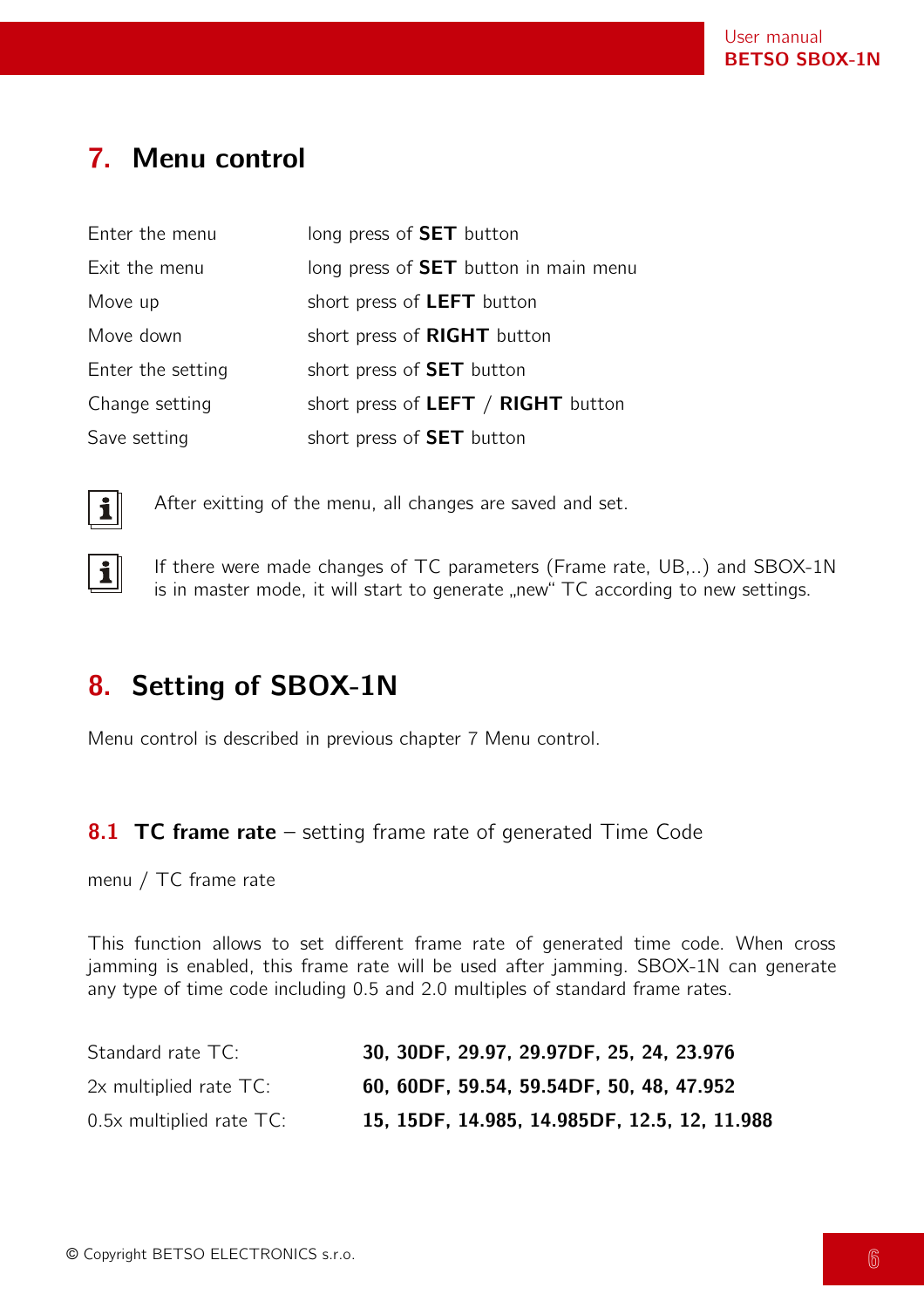#### **8.2 TC amplitude –** setting amplitude of generated Time Code

menu / TC amplitude

This function allows to set output amplitude of generated time code on both BNC and LEMO output.

TC amplitude: **+6dBu, +3dBu, 0dBu, -3dBu, -6dBu, -9dBu, -12dBu, -15dBu, -18dBu**



This function is really useful when using SBOX-1N with small DV camcorders or photo cameras without TC input and when standard amplitude of Time Code could overload audio input of device.

#### **8.3 TC default –** setting of default Time Code start time/frame

menu / TC default

This function allows to set default beginning time and frame of generated time code after turning SBOX-1N on.

**HH:MM:SS:FF** HH: hours, MM: minutes, SS: seconds, FF: frame number

#### **8.4 TC offset** – setting of Time Code offset for jamming

menu / TC offset

This function allows to set offset of generated time code in comparison with jamming source.

**-10 fr to +10 fr** offset setting from -10 frames to +10 frames



This function is really helpfull for compensation of TC offset when using some types of HD camcorders.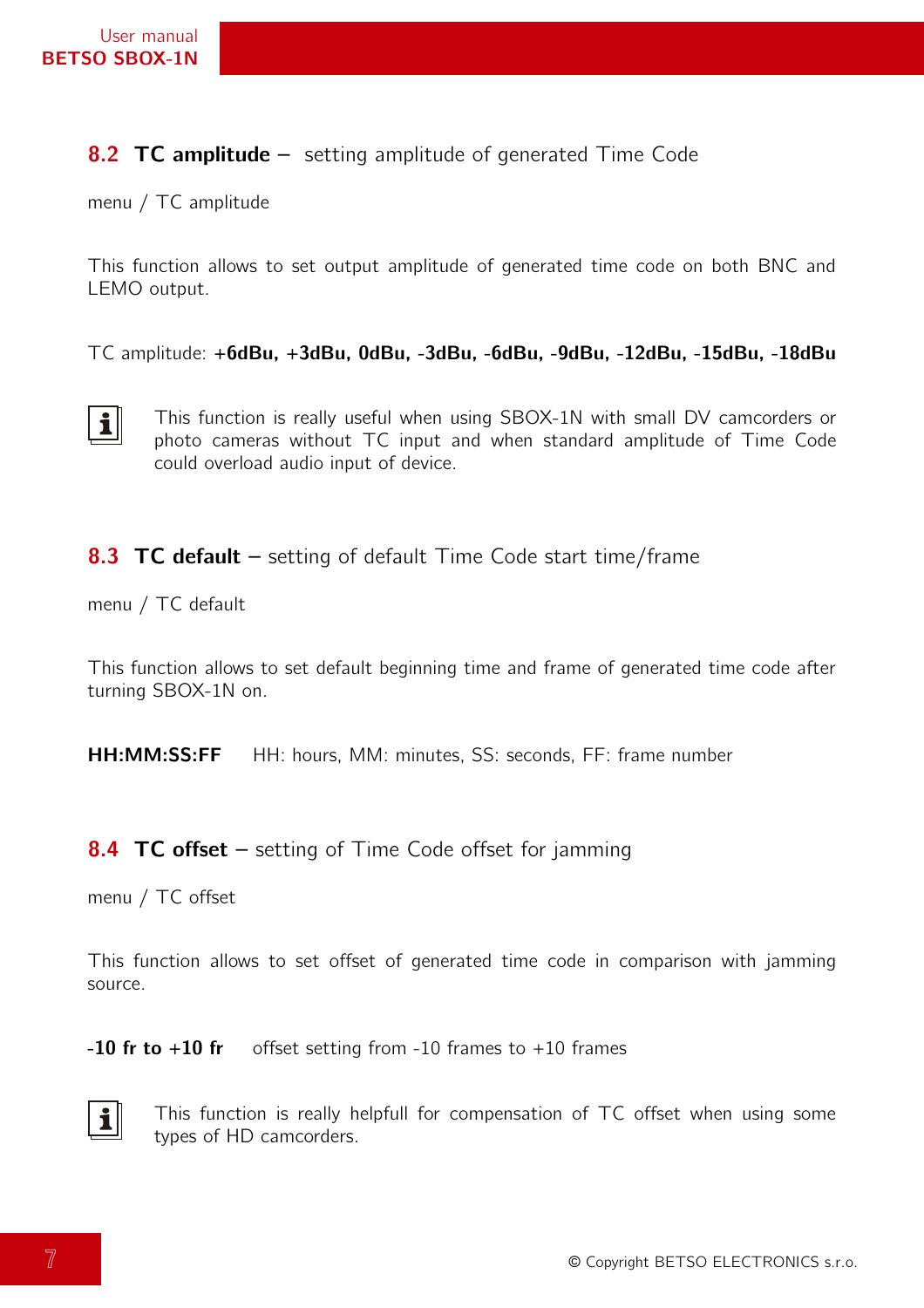## **8.5 UB settings –** setting of User Bits of generated Time Code

menu / UB settings

SBOX-1N allows to choose one of three possible UB sources, which is inserted in generated time code.

|                    | As jammed $TC$ User bits of generated $TC$ are the same as in jamming source                                         |
|--------------------|----------------------------------------------------------------------------------------------------------------------|
| <b>Manual UB</b>   | User bits of generated TC are manually set in format:                                                                |
|                    | $U_8U_7:U_6U_5:U_4U_3:U_2U_1$                                                                                        |
| <b>External TC</b> | This setting allows to insert external Time Code connected to<br>SBOX-1N to user bits of output Time Code of SBOX-1N |

**8.6 WC sample rate** – setting of WordClock frequency

menu / WC sample rate

WC: **OFF –** generation of WC is disabled **32 000, 44 100, 48 000, 88 200, 96 000, 176 400, 192 000 Hz**

All WordClock frequencies are available in the following modifications

**PAL/SECAM pull-down NTSC pull-down Standard rate NTSC pull-up PAL/SECAM pull-up**



If WordClock sample rate is set to OFF, BNC connector TC in / WC out (control element 7) is automatically used as TC input.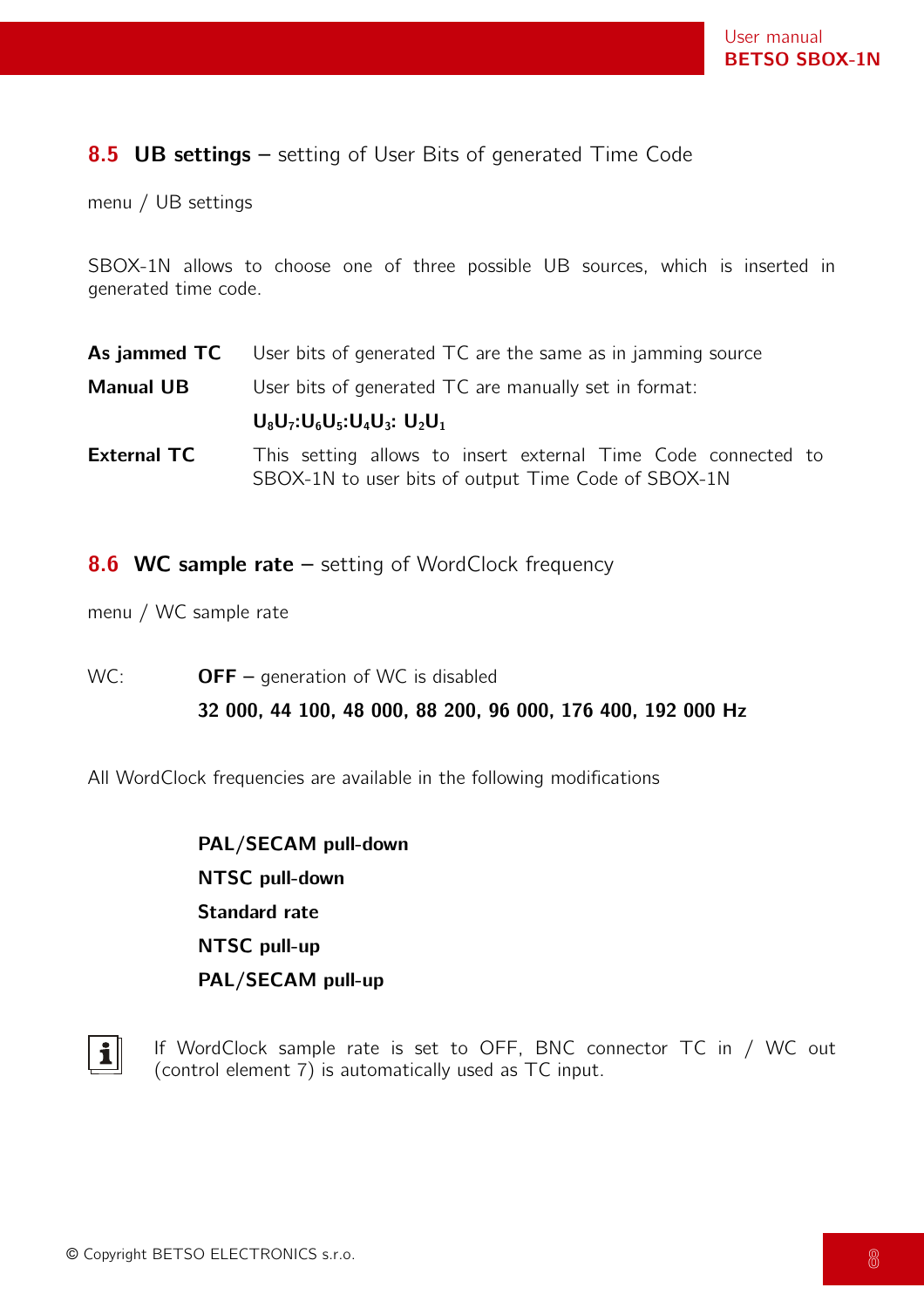#### **8.7 Battery type –** setting type of batteries powering SBOX-1N

Menu / Battery type

This function allows to choose right chemical type of cells powering SBOX-1N. Only then you can see the right status of battery condition on OLED display.

| <b>Alkaline</b> | SBOX-1N is using alkaline cells             |
|-----------------|---------------------------------------------|
| <b>NiMH</b>     | SBOX-1N is using NiMH cells                 |
| Lithium         | SBOX-1N is using lithium cells (1.5V only!) |

 $\mathbf{i}$ We recommend to set right type of batteries to get valid information about battery status and right turning OFF moment when batteries are dead.

**8.8 Auto on** – setting of automatic power on when TC source is connected

Menu / Auto on

This function allows to turn on SBOX-1N when TC source is connected to LEMO input connector. When Enable + JAM is chosen, immediatelly after SBOX-1N is turned on and TC source is still connected to LEMO input, jamming starts.

| <b>Enable</b>  | Auto on function is enabled                                     |
|----------------|-----------------------------------------------------------------|
| Enable $+$ JAM | Auto on function is enabled and jamming starts after turning on |
| <b>Disable</b> | Auto on function is disabled                                    |

We recommend to set this option to  $\pi$ . Enable + JAM". Then you can easily turn  $\mathbf{i}$ on and JAM SBOX-1N to external TC source and avoid necessity to use standard turning ON/OFF and jamming procedure.

#### **8.9 Jamming -** setting of jamming to external TC source

Menu / Jamming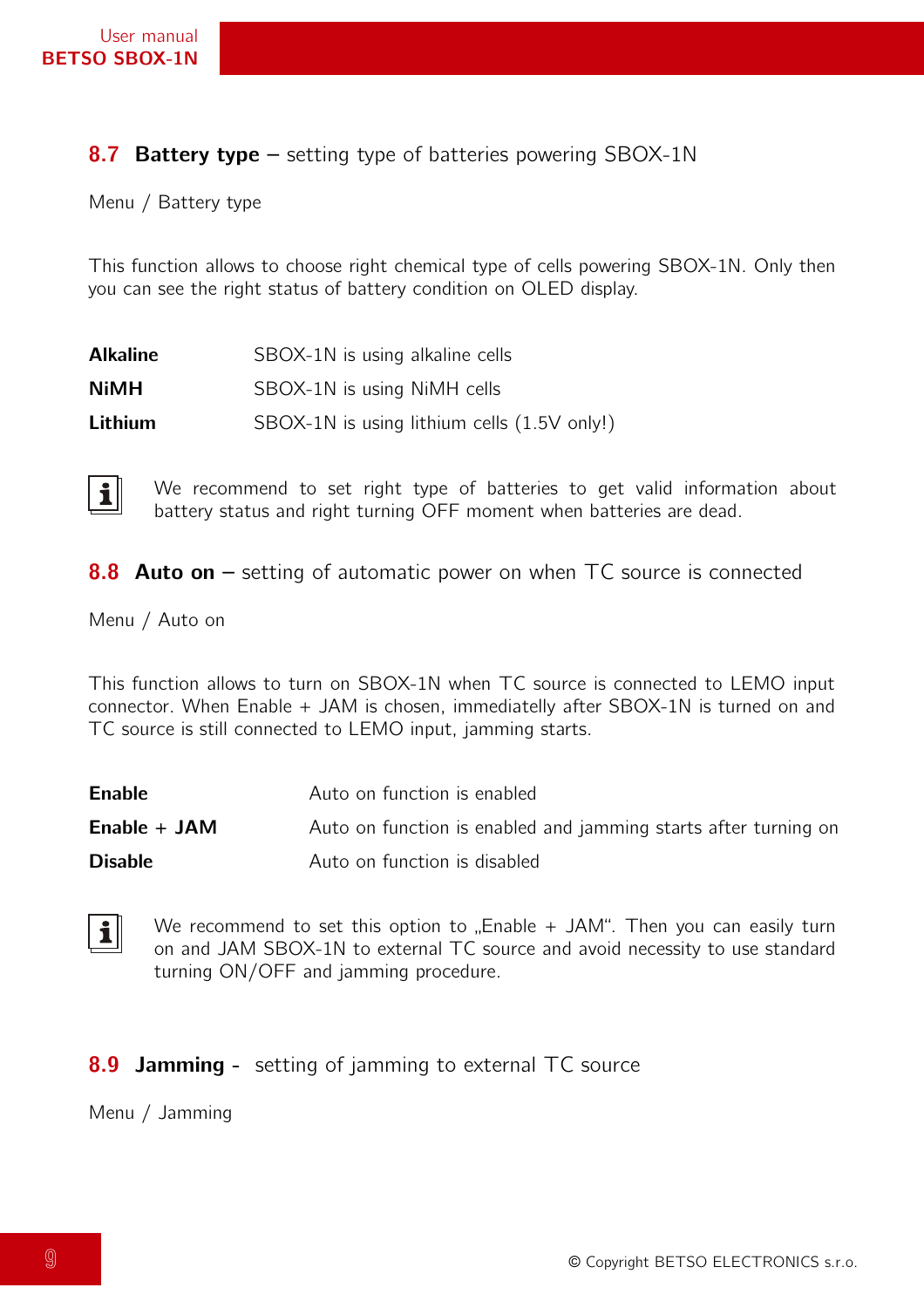| Once / Manual     | SBOX-1N can be jammed once without asking and then user has<br>to allow next jamming |
|-------------------|--------------------------------------------------------------------------------------|
| <b>Continuous</b> | SBOX-1N can be jammed every time without asking                                      |
| <b>Disable</b>    | Jamming is disabled. Useful for forced master mode.                                  |



When contiuous option is selected and external TC source is connected, every time TC is changed, SBOX-1N jams to this new time code.

#### **8.10 Cross jamming –** jamming SBOX-1N with different TC frame rate

Menu / Cross jamming

This function enables SBOX-1N to be jammed from external TC source preserving TC frame rate set in TC frame rate option (chapter 8.1).

| <b>Enable</b> | Cross jamming is enabled |  |  |  |
|---------------|--------------------------|--|--|--|
|---------------|--------------------------|--|--|--|

**Disable Cross** jamming is disabled

 $\mathbf{i}$ **Example.** When SBOX-1N is set to 25 fps and TC source has 30 fps, SBOX-1N will be jammed to external TC time/frames, but will have the same frame rate as set in TC frame rate, in this case 25 Fps.

#### **8.11 OLED brightness** – setting of OLED display brightness

Menu / OLED brightness

| <b>High</b><br>OLED display has the highest brightness |  |
|--------------------------------------------------------|--|
|--------------------------------------------------------|--|

- **Medium OLED** display has medium brightness
- **Low** OLED display has the lowest brightness



Notice that, the more brightness OLED display has, the bigger is current consumption and the sooner will be batteries discharged.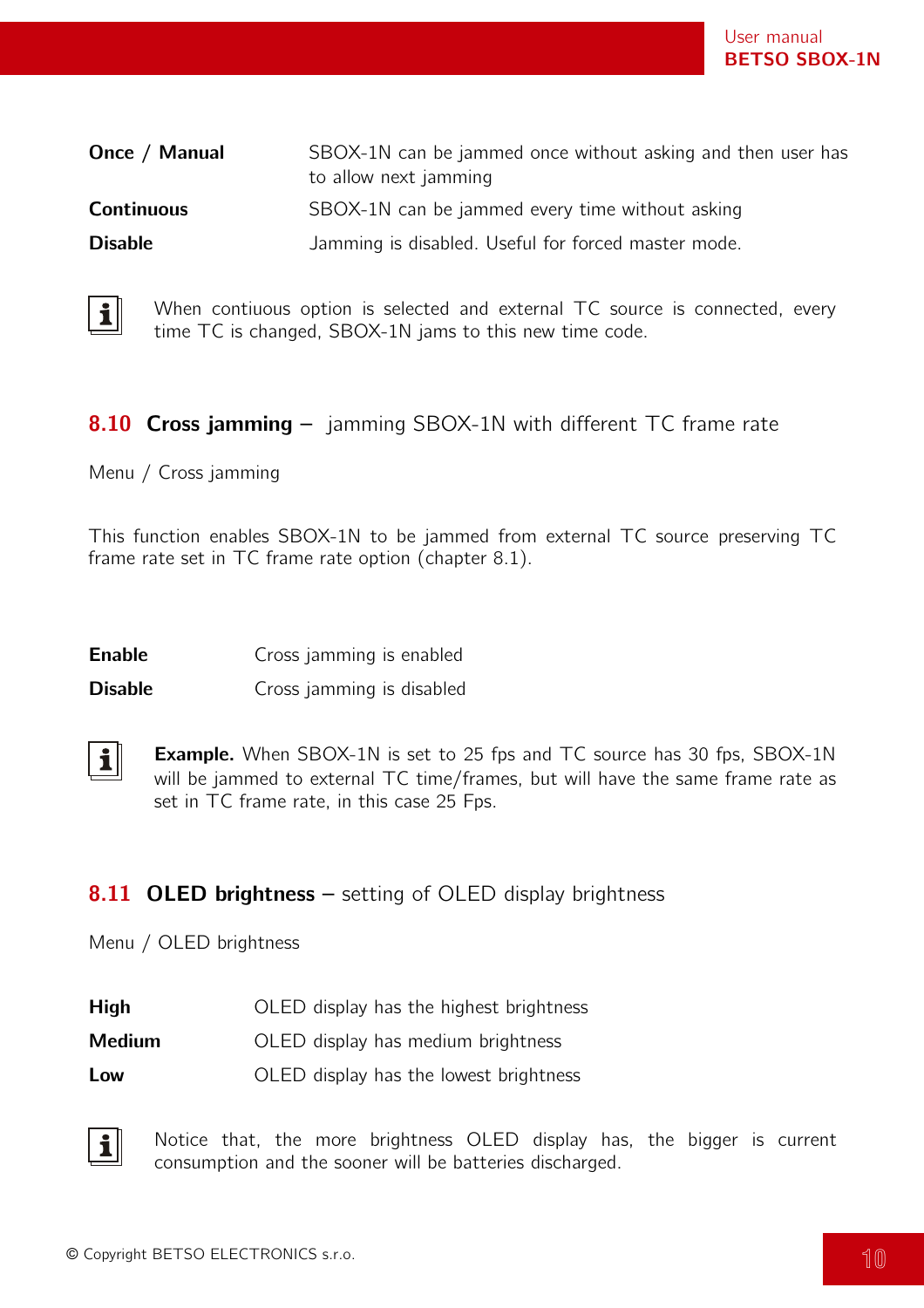## **8.12 OLED power save mode –** setting of OLED power save function

Menu / OLED power save mode

This function turn off OLED display after 5-30s after last button pressing. Display can be again turned on when any button is pressed.

| 5s              | Display is turned off after 5s after last button pressing.  |
|-----------------|-------------------------------------------------------------|
| 10 <sub>s</sub> | Display is turned off after 10s after last button pressing. |
| 30 <sub>s</sub> | Display is turned off after 30s after last button pressing. |
| <b>OFF</b>      | Display power save mode is disabled                         |



This function prolongs battery life and saves OLED display from burn.

**8.13 Display orientation** – setting of OLED display orientation

Menu / Display orientation

| <b>Normal</b> |  |  |  | OLED display is standardly orientated |  |
|---------------|--|--|--|---------------------------------------|--|
|---------------|--|--|--|---------------------------------------|--|

**Rotated OLED** display is rotated upside down



When OLED display is rotated, it doesn't mean, that LEFT and RIGHT buttons functions are swapped. They remains the same as in normal mode.

#### **8.14 GPS time TC** – generation time code with UTC time of GPS signal

Menu / GPS time TC

This function allows to generate accurate time code with UTC time and number of frames according to setting "TC frame rate". This is really useful for example for synchronize two camcorders on different places on the world.

| Synchronize | It starts synchronization with UTC time (only with BETSO GPS module) |
|-------------|----------------------------------------------------------------------|
| <b>Exit</b> | It cancel synchronization and go back to main menu                   |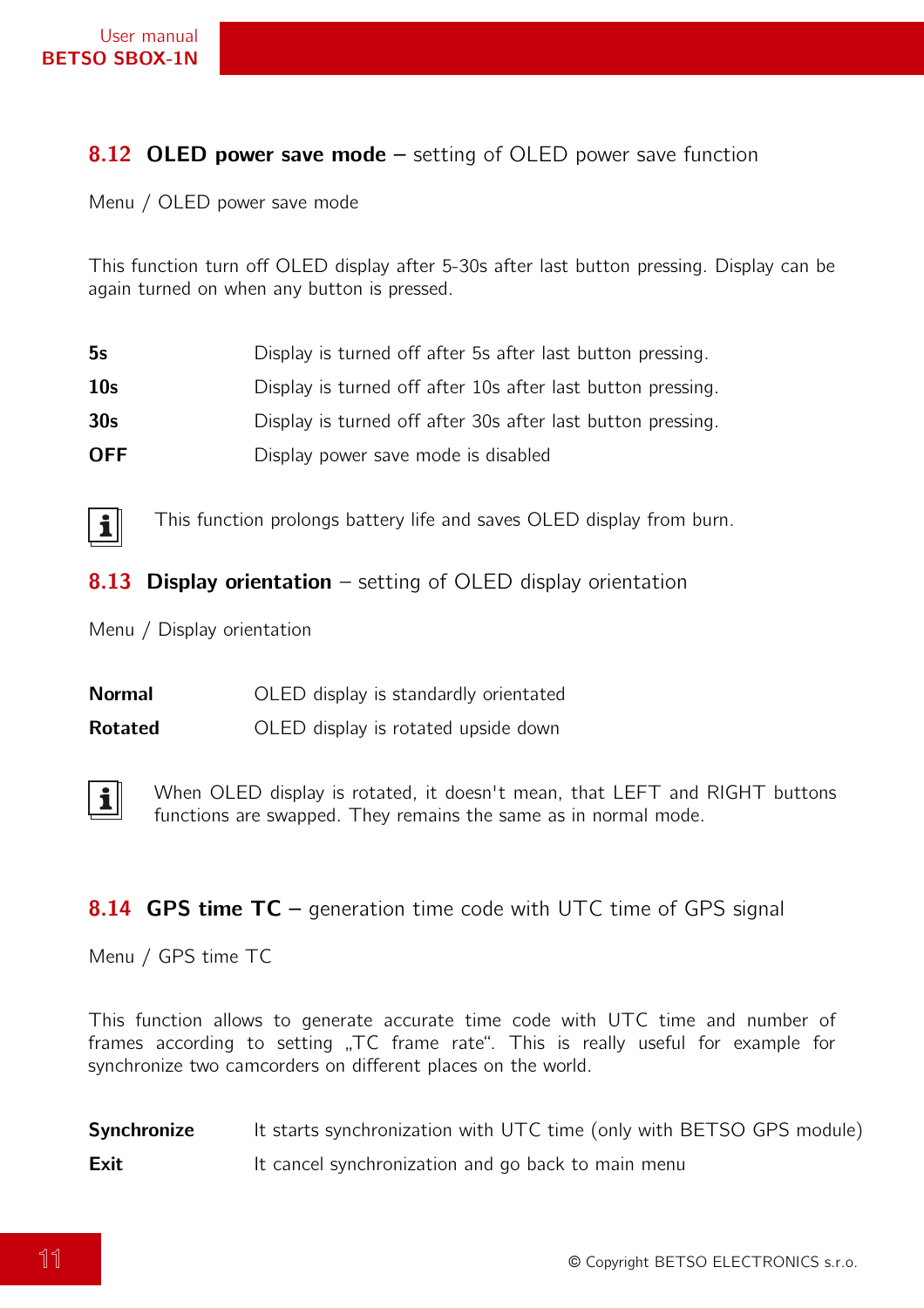

If there is no GPS signal or no GPS module connected to SBOX-1N and "Synchronize" is chosen, it won't start generation of UTC time code.

## **8.15 GPS calibration –** calibration of internal TCXO using GPS module

Menu / GPS calibration

This function allows to calibrate internal TCXO using GPS signal. It means that one second generated by SBOX-1N will last the same time as accurate GPS atomic clock based second.

#### **Calibrate** It starts calibration (only with BETSO GPS module)

**Exit** It cancel calibration and go back to main menu



If there is no GPS signal or no GPS module connected to SBOX-1N and "Calibrate" is chosen, it won't cause any calibration problems. Calibration just won't start.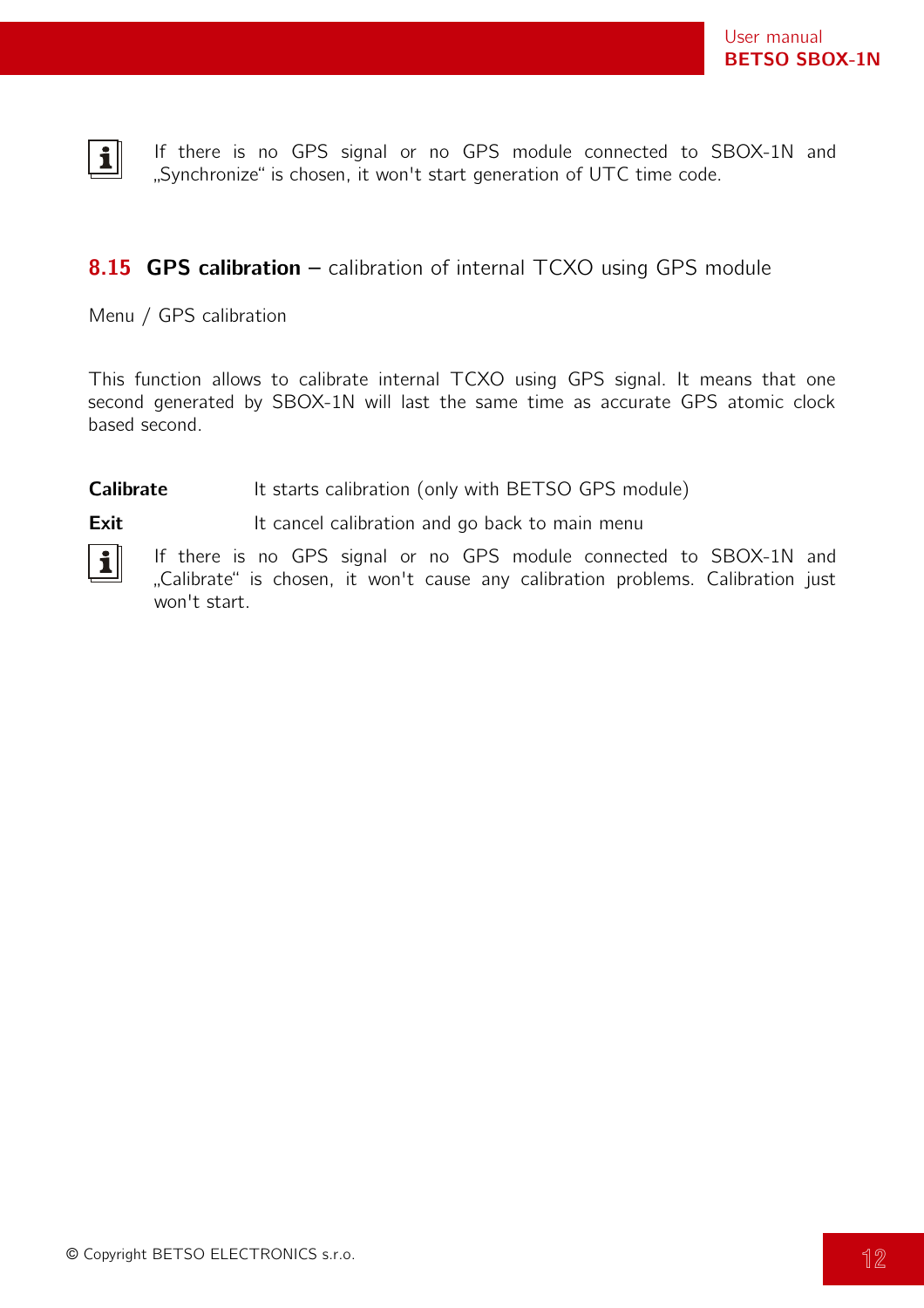## **9. Control of SBOX-1N – button functions**

#### **9.1 Without TC source connected to SBOX-1N**

| <b>RIGHT</b> (short push) | Switching between dispaying TC and UB of generated<br>time code             |
|---------------------------|-----------------------------------------------------------------------------|
| <b>SET</b> (short push)   | Freeze displaying time code for 5s, generation of TC is<br>still continuous |
| <b>SET</b> (long push)    | Enter the menu settings, more information in Chapter 7                      |

#### **9.2 With TC source connected to SBOX-1N**

| <b>LEFT</b> (short push)  | Show TC offset in frames between generated TC and<br>external TC source                       |
|---------------------------|-----------------------------------------------------------------------------------------------|
| <b>RIGHT</b> (short push) | Switching between dispaying TC and UB of generated<br>time code and external source time code |
| <b>SET</b> (short push)   | Force jamming to external source time code                                                    |
| <b>SET</b> (long push)    | Enter the menu settings, more information in Chapter 7                                        |

## **10. Informative LEDs function**

| Master mode                       | LEDs flash with frequency equal to frame |
|-----------------------------------|------------------------------------------|
| Not jammed SBOX-1N to external TC | rate of generated Time Code              |
| Slave mode                        | LEDs flash every 00 frame of generated   |
| Jammed SBOX-1N to external TC     | Time Code $\Rightarrow$ once per second  |

Informative LEDs are very useful for checking if SBOX-1N was jammed or not. For example if device was turned off and then turned on, user can see that there is a necessity to do the jamming of SBOX-1N.

 $\boxed{\mathbf{i}}$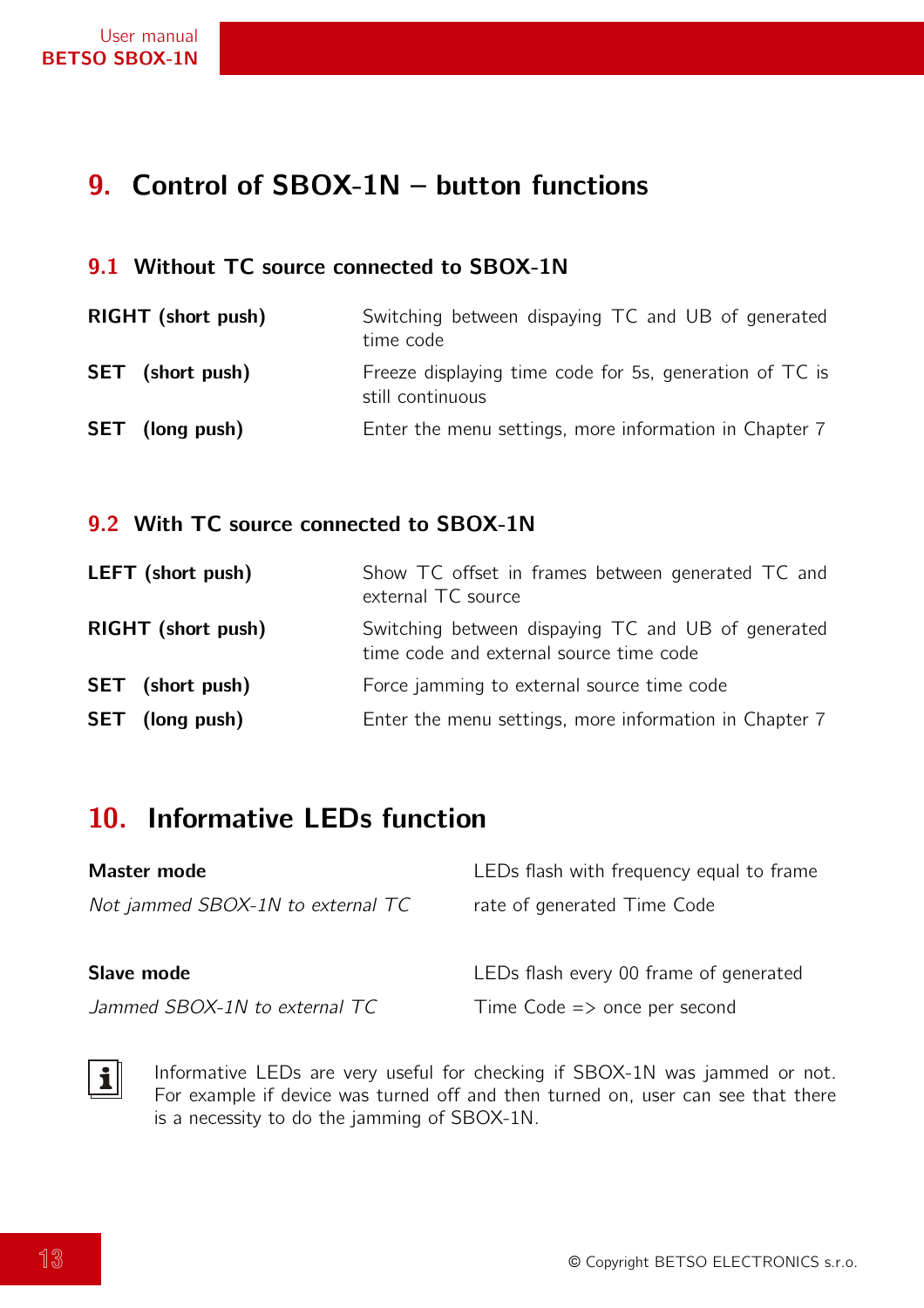## **11. Recommended accessories**

Optional accessories include various cables for the connection of the TC signal and velcro protective case.

For the latest information about our products BETSO please contact your local distributor or visit our websites http://www.betso.eu

## **12. Troubleshooting**

#### **It is not possible to turn on SBOX-1N**

Most probably batteries inside of SBOX-1N are dead. Please insert new batteries and try it again. If problem still remains, please contact your BETSO distributor.



**Warning:** Never insert the batteries if you use the external power supply. It may result in the damage of the device and rapid battery discharge!



Warning: Never connect the external power with the voltage higher than 3V. It would cause serious damage of the device.



Warning: Never connect the outputs of SBOX-1N to microphone inputs with phantom power turned on. It would cause serious damage of SBOX-1N.

#### **Safety instruction**

Never open an electrical device! All reparations must be performed by an  $\mathbf{v}$ authorized service center. In the case of opening of the device away from the authorized service center, you will automatically loose the warranty of the device.



Do not use the electrical device in the places with high humidity, especially take care to protect the device against direct contact with water.



To clean the device, use a dampened piece of cloth. Never use any chemical solvents!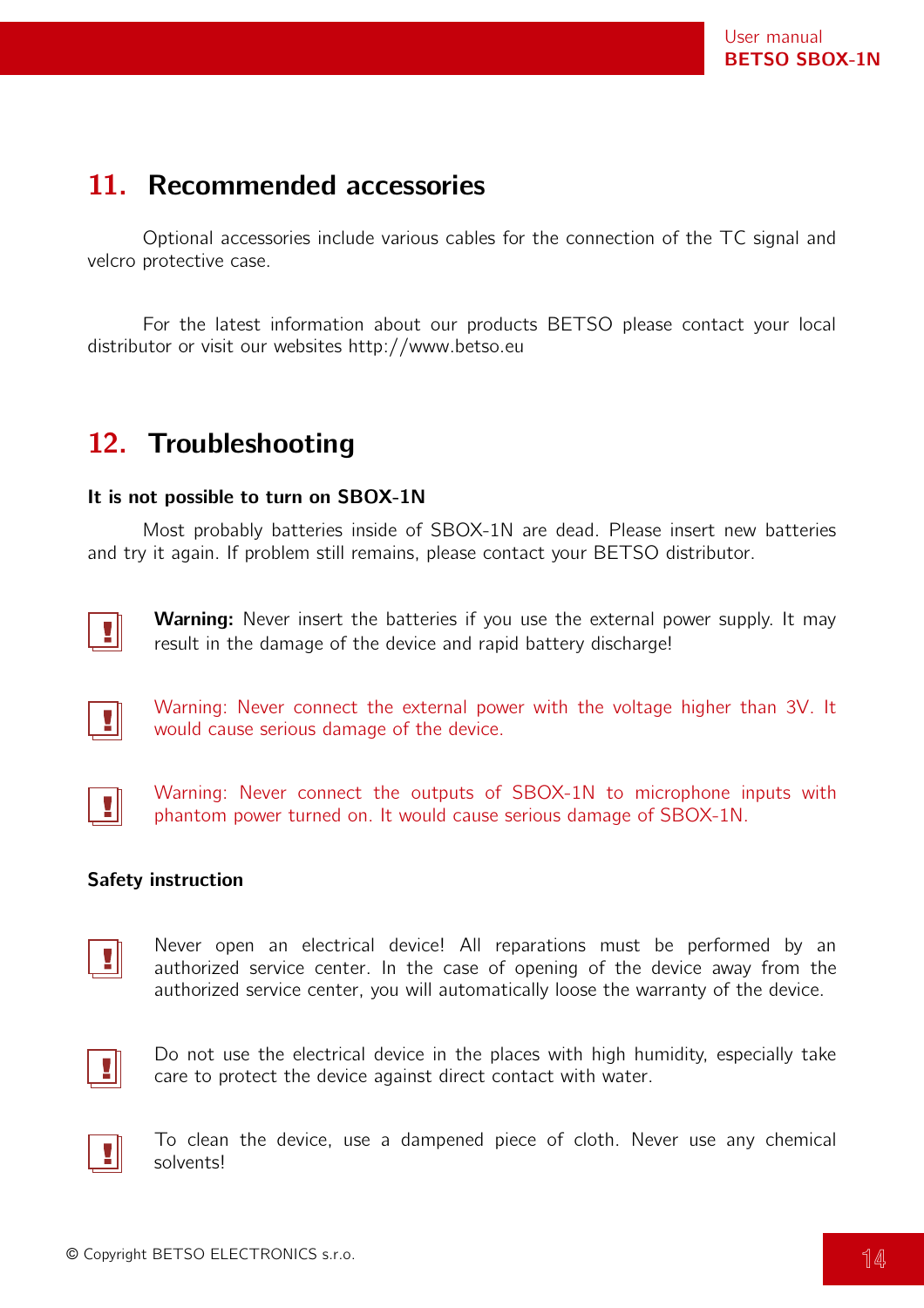# **13. Technical specification**

| Dimensions ( $w \times h \times d$ ) | $75 \times 62 \times 20$ mm $(2.95 \times 2.44 \times 0.79)$         |
|--------------------------------------|----------------------------------------------------------------------|
| <b>Displays</b>                      | 1" OLED display, blue                                                |
| Weight                               | approx. $210$ g (including battery)                                  |
| Mechanical construction              | anodized aluminium alloy                                             |
| SMPTE TC signal                      | $23,976$ fps - 30 fps (even 0.5 and 2.0 multiples of<br>standard TC) |
| <b>TCXO Crystal</b>                  | Temperature compensated oscillator $(+/- 0.2$ ppm)                   |
| Accuracy error                       | Less than $0.5$ Fr $/$ 24 hours                                      |
| Input sensitivity                    | $0,2 - 10 \text{ V}$ (p-p)                                           |
| Powering                             | $2x$ AA battery (alkaline or lithium) / $2x$ accu (NiMH,<br>NiCd)    |
|                                      | external powering 0.9-3 V DC                                         |
| Current consumption                  | $40 - 80$ mA $*$                                                     |
| Battery life                         | Up to 50 (80) hours $**$                                             |

\* depends on the operating mode

\*\* with the lowest display brightness, WC off, alkaline batteries (Lithium cells)

## **14. LEMO connector wiring**

Used type: LEMO EGG.0B.305.CLL



- **1.** GND
- **2.** TC input
- **3.** GPS input
- **4.** External power 0.9V 3V DC
- **5.** TC output